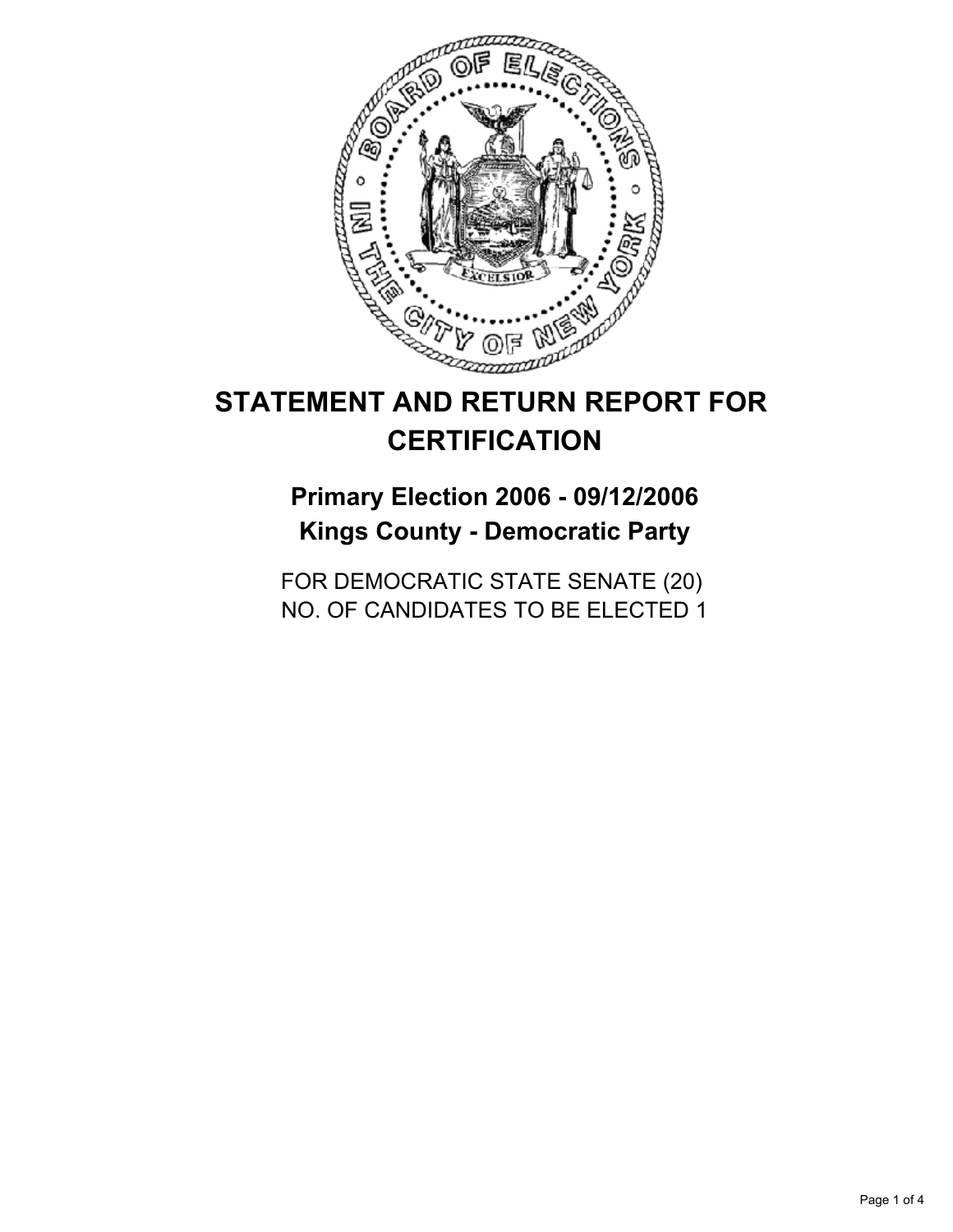

#### **ASSEMBLY DISTRICT 42**

| 28  |
|-----|
| 22  |
| 556 |
| 144 |
| 66  |
| 766 |
|     |

#### **ASSEMBLY DISTRICT 43**

| <b>EMERGENCY</b>             | 65    |
|------------------------------|-------|
| ABSENTEE/MILITARY            | 190   |
| AFFIDAVIT                    | 132   |
| <b>ERIC ADAMS</b>            | 5,026 |
| <b>ANTHONY ALEXIS</b>        | 1,056 |
| <b>GUILLERMO E PHILPOTTS</b> | 420   |
| <b>TOTAL VOTES</b>           | 6,502 |

#### **ASSEMBLY DISTRICT 44**

| <b>EMERGENCY</b>             | 70    |
|------------------------------|-------|
| ABSENTEE/MILITARY            | 80    |
| AFFIDAVIT                    | 81    |
| <b>ERIC ADAMS</b>            | 1,969 |
| <b>ANTHONY ALEXIS</b>        | 395   |
| <b>GUILLERMO E PHILPOTTS</b> | 260   |
| <b>TOTAL VOTES</b>           | 2,624 |

## **ASSEMBLY DISTRICT 48**

| <b>EMERGENCY</b>             |    |
|------------------------------|----|
| ABSENTEE/MILITARY            |    |
| <b>AFFIDAVIT</b>             | n  |
| <b>ERIC ADAMS</b>            | 18 |
| <b>ANTHONY ALEXIS</b>        |    |
| <b>GUILLERMO E PHILPOTTS</b> |    |
| <b>TOTAL VOTES</b>           | 24 |

#### **ASSEMBLY DISTRICT 51**

| <b>EMERGENCY</b>             |     |
|------------------------------|-----|
| ABSENTEE/MILITARY            | 10  |
| <b>AFFIDAVIT</b>             | 17  |
| <b>ERIC ADAMS</b>            | 236 |
| <b>ANTHONY ALEXIS</b>        | 82  |
| <b>GUILLERMO E PHILPOTTS</b> | 66  |
| <b>TOTAL VOTES</b>           | 384 |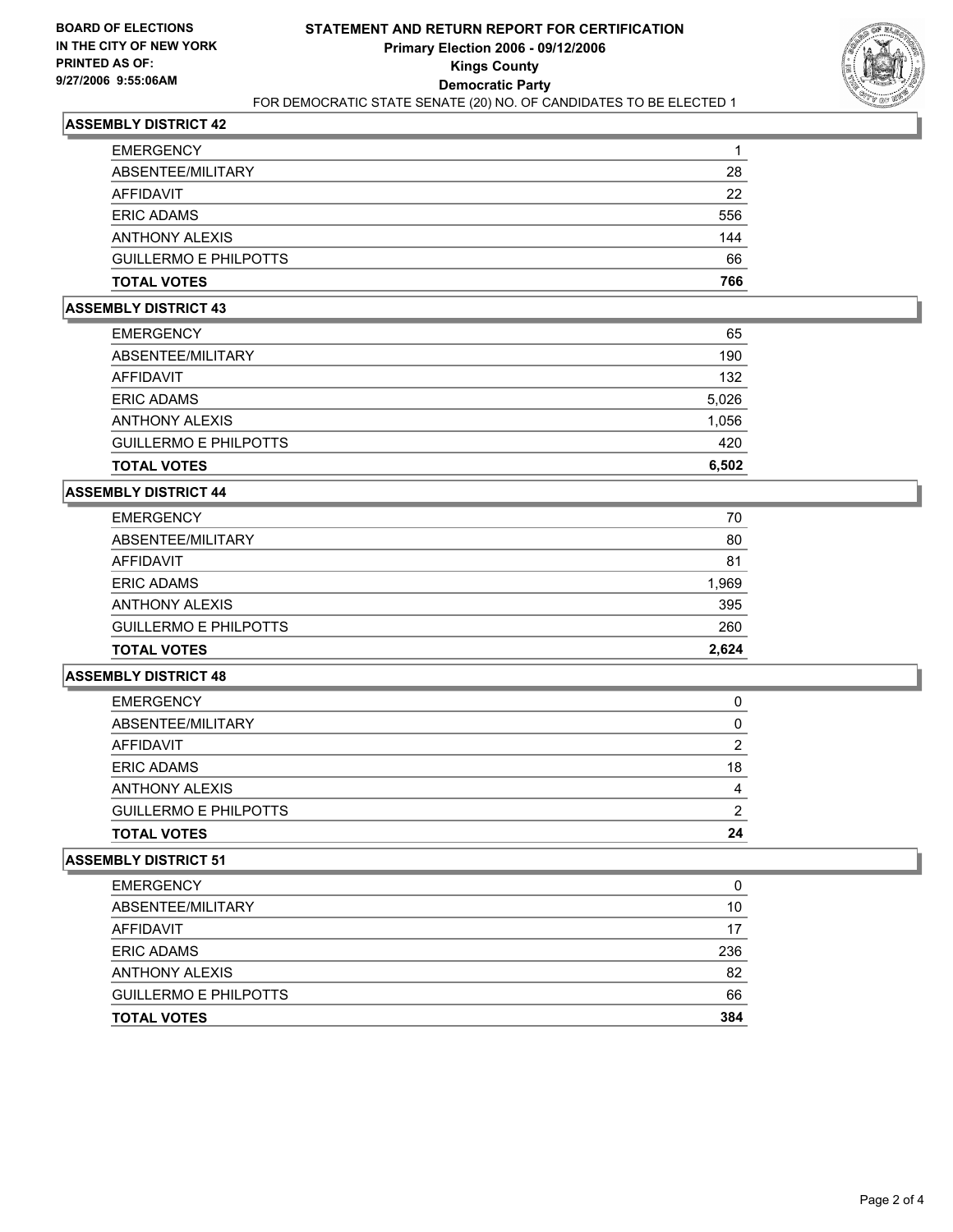

#### **ASSEMBLY DISTRICT 52**

| 29    |
|-------|
| 68    |
| 51    |
| 1,244 |
| 149   |
| 117   |
| 1,510 |
|       |

#### **ASSEMBLY DISTRICT 55**

| <b>EMERGENCY</b>             |     |
|------------------------------|-----|
| ABSENTEE/MILITARY            | ີ   |
| AFFIDAVIT                    | 6   |
| <b>ERIC ADAMS</b>            | 176 |
| <b>ANTHONY ALEXIS</b>        | 55  |
| <b>GUILLERMO E PHILPOTTS</b> | 17  |
| <b>TOTAL VOTES</b>           | 248 |

#### **ASSEMBLY DISTRICT 56**

| AFFIDAVIT<br><b>ERIC ADAMS</b> | 33<br>925 |
|--------------------------------|-----------|
| <b>ANTHONY ALEXIS</b>          | 217       |
| <b>GUILLERMO E PHILPOTTS</b>   | 126       |
| <b>TOTAL VOTES</b>             | 1,268     |

## **ASSEMBLY DISTRICT 57**

| <b>TOTAL VOTES</b>           | 3,513 |
|------------------------------|-------|
| <b>GUILLERMO E PHILPOTTS</b> | 246   |
| <b>ANTHONY ALEXIS</b>        | 360   |
| <b>ERIC ADAMS</b>            | 2,907 |
| AFFIDAVIT                    | 95    |
| ABSENTEE/MILITARY            | 74    |
| <b>EMERGENCY</b>             | 91    |

#### **ASSEMBLY DISTRICT 58**

| <b>EMERGENCY</b>             |  |
|------------------------------|--|
| ABSENTEE/MILITARY            |  |
| AFFIDAVIT                    |  |
| <b>ERIC ADAMS</b>            |  |
| <b>ANTHONY ALEXIS</b>        |  |
| <b>GUILLERMO E PHILPOTTS</b> |  |
| <b>TOTAL VOTES</b>           |  |